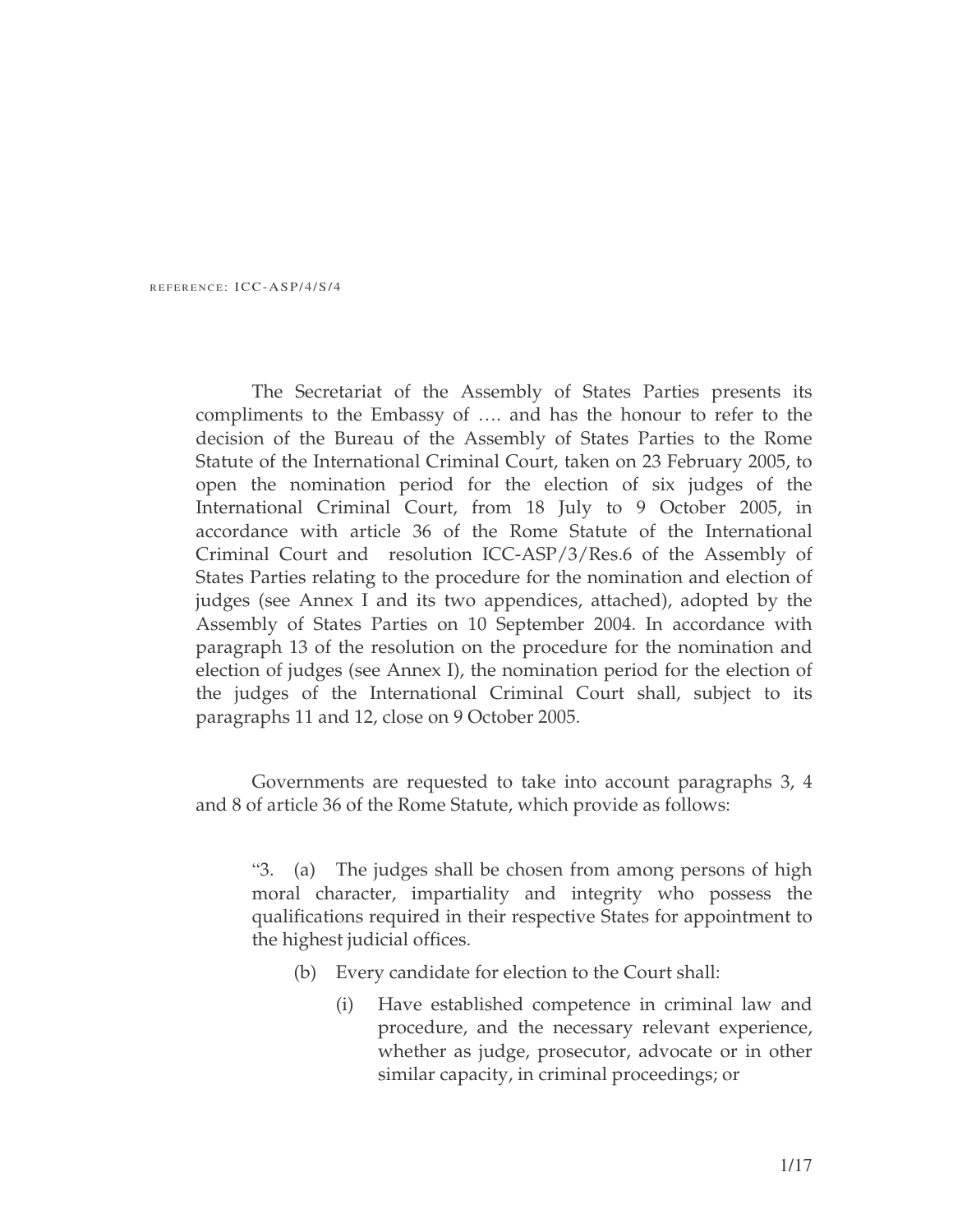(ii) Have established competence in relevant areas of international law such as international humanitarian law and the law of human rights, and extensive experience in a professional legal capacity which is of relevance to the judicial work of the Court;

(c) Every candidate for election to the Court shall have an excellent knowledge of and be fluent in at least one of the working languages of the Court. "

"4. (a) Nominations of candidates for election to the Court may be made by any State Party to this Statute, and shall be made either:

- (i) By the procedure for the nomination of candidates for appointment to the highest judicial offices in the State in question; or
- (ii) By the procedure provided for the nomination of candidates for the International Court of Justice in the Statute of that Court.

Nominations shall be accompanied by a statement in the necessary detail specifying how the candidate fulfils the requirements of paragraph 3.

(b) Each State Party may put forward one candidate for any given election who need not necessarily be a national of that State Party but shall in any case be a national of a State Party.

(c) The Assembly of States Parties may decide to establish, if appropriate, an Advisory Committee on nominations. In that event, the Committee's composition and mandate shall be established by the Assembly of States Parties. "

"8. (a) The States Parties shall, in the selection of judges, take into account the need, within the membership of the Court, for:

- (i) The representation of the principal legal systems of the world;
- (ii) Equitable geographical representation; and
- (iii) A fair representation of female and male judges.

(b) States Parties shall also take into account the need to include judges with legal expertise on specific issues, including, but not limited to, violence against women or children."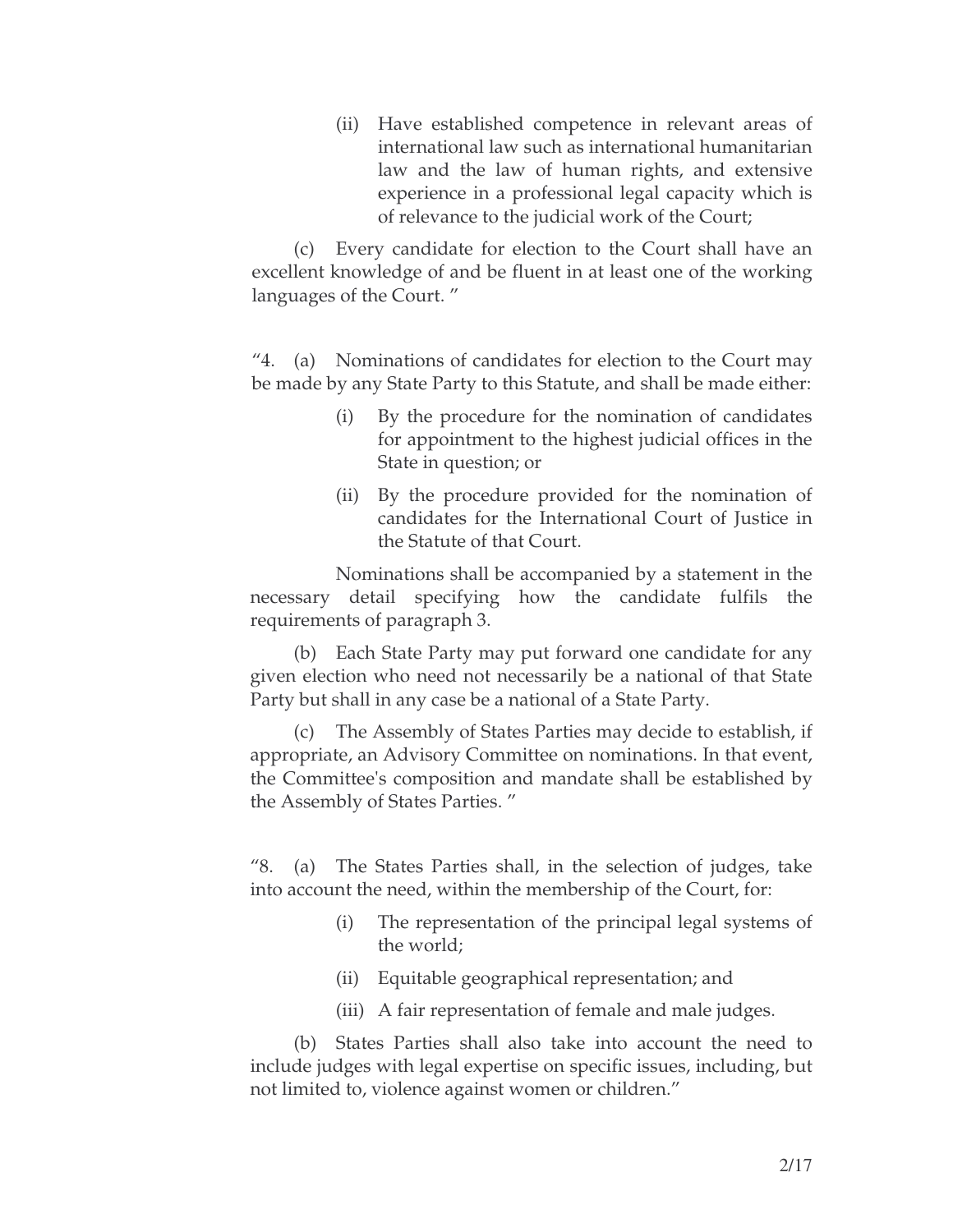Governments are further requested to take into account paragraph 7 of the resolution on the procedure for the nomination and election of judges (see Annex I), which provides as follows:

"7. States that have started the process of ratification, acceptance or approval of or accession to the Statute may nominate candidates for the elections of judges of the International Criminal Court. Such nominations shall remain provisional and shall not be included in the list of candidates unless the State concerned has deposited its instrument of ratification, acceptance, approval or accession with the Secretary-General of the United Nations before the end of the nomination period and provided that that State is a party to the Statute in accordance with article 126, paragraph 2, of the Statute on the date of the election."

In addition, in accordance with paragraph 6 of the resolution on nomination and election of judges (see Annex I), each nomination should be accompanied by a statement:

Specifying in the necessary detail how the candidate fulfils each of the requirements in article 36, paragraph 3(a), (b) and (c), of the Statute, in accordance with article 36, paragraph 4(a), of the Statute;

(b) Indicating whether the candidate is being nominated for inclusion in list A or list B for the purposes of article 36, paragraph 5, of the Statute;

(c) Containing information relating to article 36, paragraph  $8(a)(i)$  to (iii), of the Statute;

(d) Indicating whether the candidate has any expertise under article 36, paragraph 8(b), of the Statute;

Indicating under which nationality the candidate is being nominated for the purposes of article 36, paragraph 7, of the Statute, where a candidate is a national of two or more States.

In accordance with paragraph 2 of the resolution on the procedure for the nomination and election of judges, the Secretariat of the Assembly of States Parties has included specific information regarding the application of all minimum voting requirements in the elections (see Annex II, attached).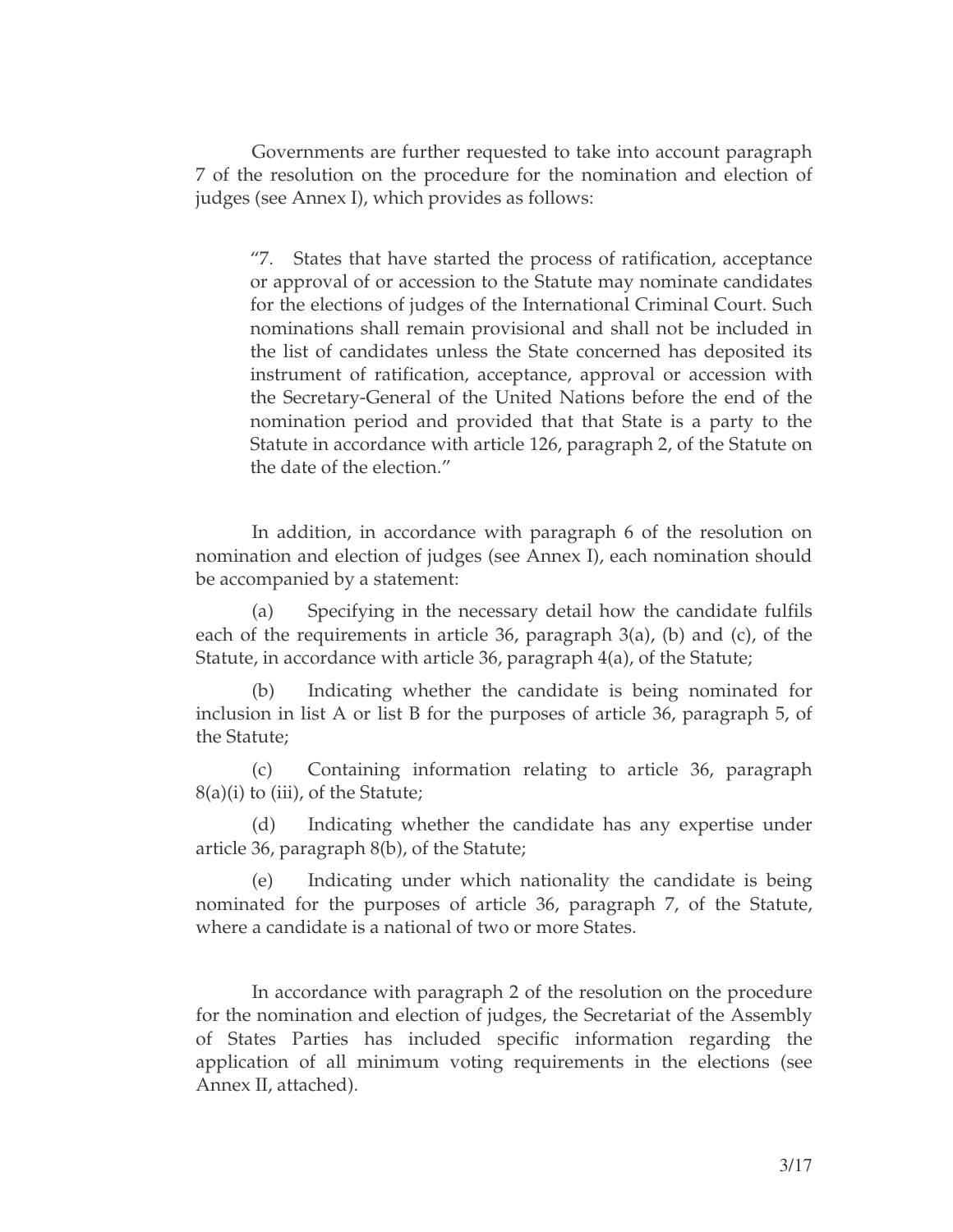Nominations should be communicated through the diplomatic channel to the Director, Secretariat of the Assembly of States Parties, Room C-0690, Maanweg 174, 2516 AB The Hague, The Netherlands (or also to fax 31-70-515-8376 or via e-mail to asp@asp.icc-cpi.int). If feasible, the Secretariat would also appreciate receiving digital versions of the nominations, as well as of their accompanying statements and other supporting documentation.

Such nominations and the accompanying statements referred to in article 36 of the Statute as well as other supporting documentation, shall, in accordance with paragraph 8 of the aforementioned resolution (see Annex I), be placed on the Internet website of the Court (http://www.icc-cpi.int) in any of the official languages of the Court, as soon as possible after receiving them.

In accordance with paragraph 9 of the same resolution (see Annex I), a list of all persons nominated, in English alphabetical order, together with accompanying documents, will be circulated through the diplomatic channel after the nomination period closes.

The Secretariat of the Assembly of States Parties avails itself of this opportunity to renew to the Embassy of …. the assurances of its highest consideration.

The Hague, 18 April 2005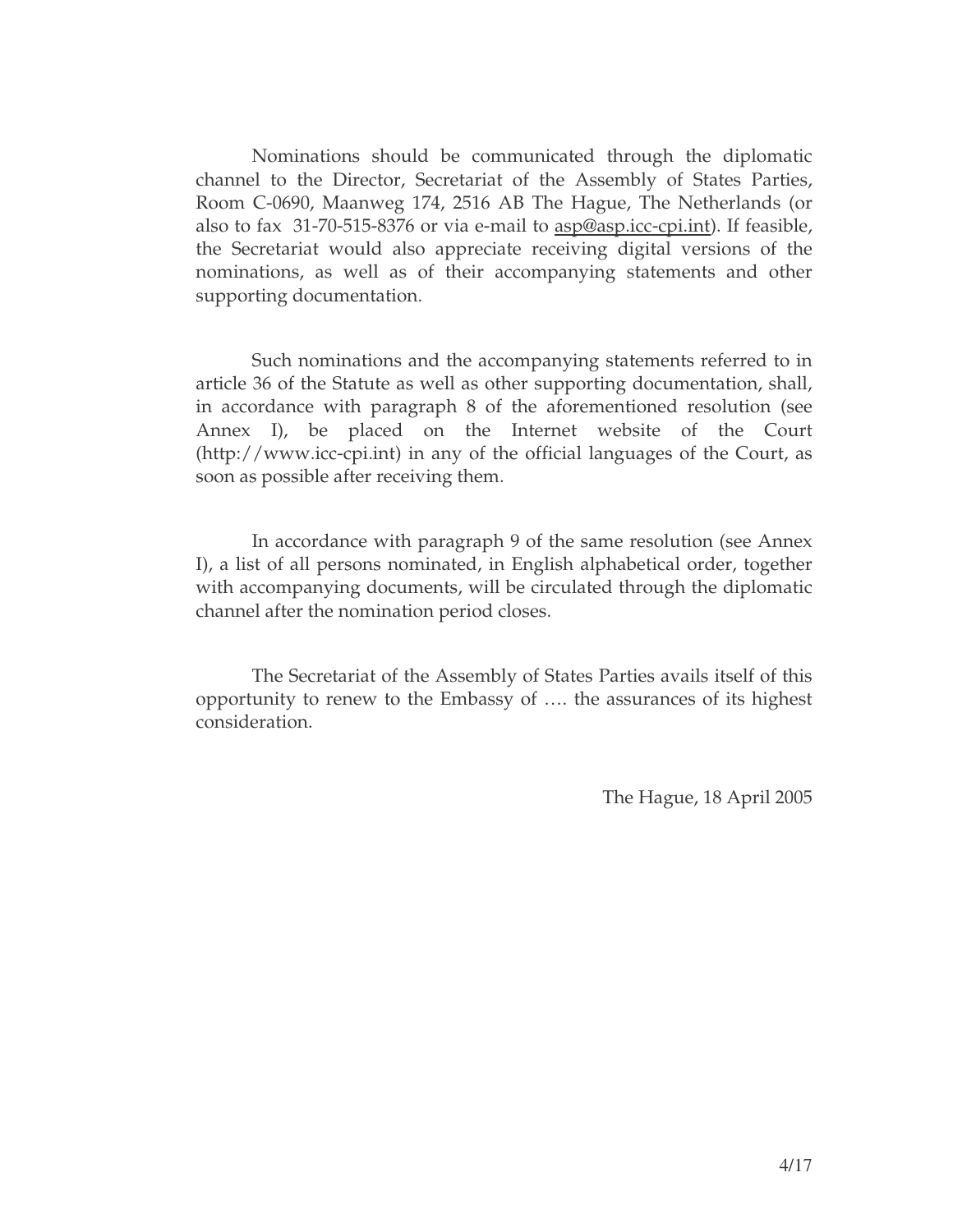# **Annex I**

## **Resolution ICC-ASP/3/Res.6**

*Adopted at the 6th plenary meeting, on 10 September 2004, by consensus*

# **ICC-ASP/3/Res.6 Procedure for the nomination and election of judges of the International Criminal Court**

*The Assembly of States Parties*,

*Bearing in mind* the provisions of the Rome Statute of the International Criminal Court,

*Mindful* of the Rules of Procedure of the Assembly of States Parties,

*Convinced* of the need to fully implement the provisions of article 36 of the Rome Statute,

*Noting* that in its resolution ICC-ASP/1/Res.3 the Assembly of States Parties agreed that it would review the procedure for the election of judges on the occasion of future elections with a view to making any improvements as may be necessary,

*Approves* the following procedure for the nomination and election of judges of the International Criminal Court, replacing resolution ICC-ASP/1/Res.3 and parts A, B and C of resolution ICC-ASP/1/Res.2:

#### **A. Nomination of candidates for judges**

1. The Secretariat of the Assembly of States Parties shall circulate through the diplomatic channel the invitations for nominations of judges of the International Criminal Court.

2. The invitations for nominations of judges will include the text of article 36, paragraphs 3, 4 and 8, of the Statute, the present resolution as well as specific information regarding the application of all minimum voting requirements in the elections.

3. The nomination period shall open 26 weeks before the elections and shall last 12 weeks.

4. Nominations submitted before or after the nomination period shall not be considered.

5. States Parties to the Statute shall communicate nominations for the election of judges of the International Criminal Court through the diplomatic channel to the Secretariat of the Assembly of States Parties.

- 6. Every nomination should be accompanied by a statement:
	- (a) Specifying in the necessary detail how the candidate fulfils each of the requirements in article 36, paragraph  $3(a)$ , (b) and (c), of the Statute, in accordance with article 36, paragraph 4(a), of the Statute;
	- (b) Indicating whether the candidate is being nominated for inclusion in list A or list B for the purposes of article 36, paragraph 5, of the Statute;
	- (c) Containing information relating to article 36, paragraph 8(a)(i) to (iii), of the Statute;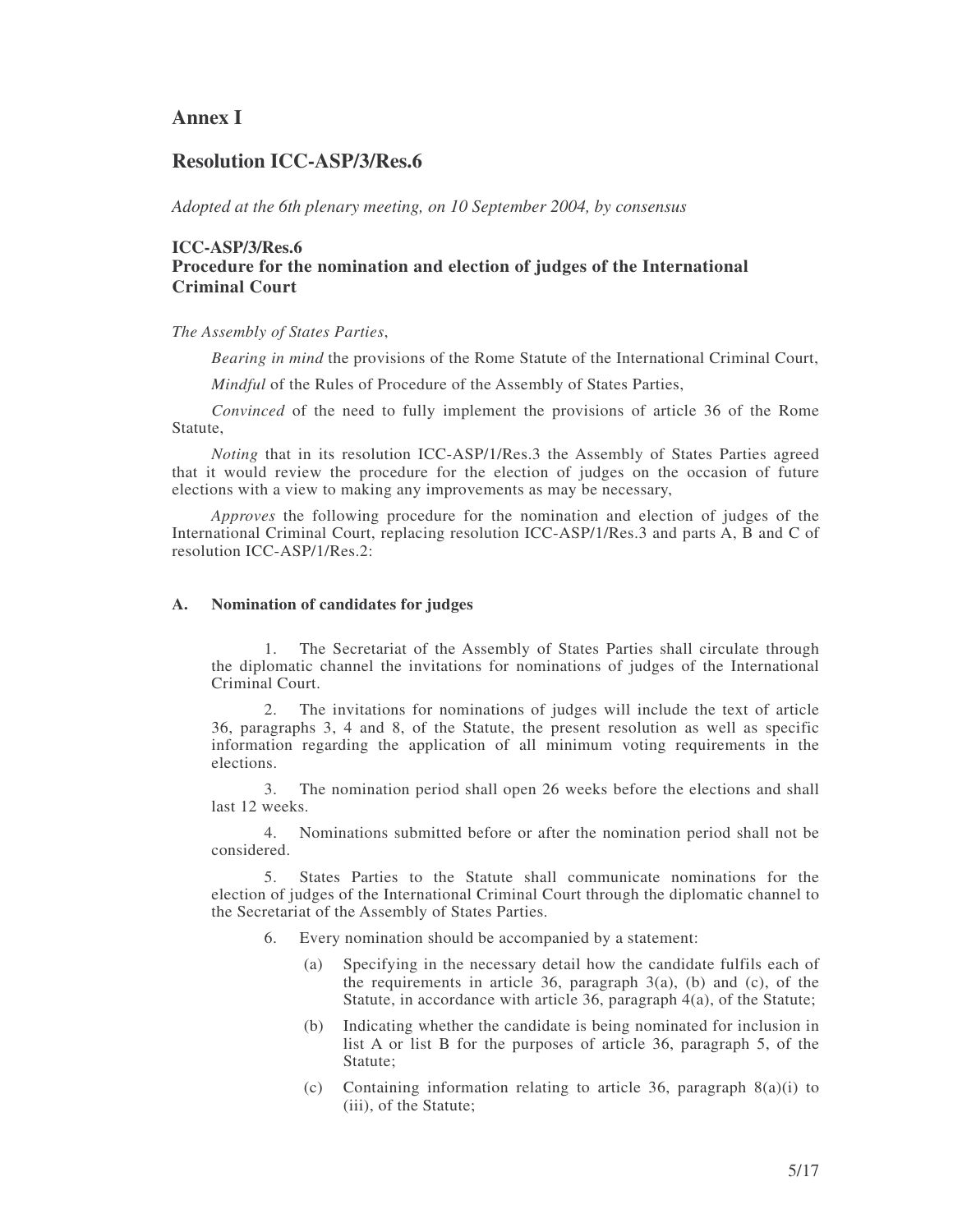- (d) Indicating whether the candidate has any expertise under article 36, paragraph 8(b), of the Statute;
- (e) Indicating under which nationality the candidate is being nominated for the purposes of article 36, paragraph 7, of the Statute, where a candidate is a national of two or more States.

7. States that have started the process of ratification, acceptance or approval of or accession to the Statute may nominate candidates for the elections of judges of the International Criminal Court. Such nominations shall remain provisional and shall not be included in the list of candidates unless the State concerned has deposited its instrument of ratification, acceptance, approval or accession with the Secretary-General of the United Nations before the end of the nomination period and provided that that State is a party to the Statute in accordance with article 126, paragraph 2, of the Statute on the date of the election.

8. The Secretariat of the Assembly of States Parties shall place the nominations of candidates for judges, the accompanying statements referred to in article 36 of the Statute and other supporting documentation on the Internet web site of the International Criminal Court, in any of the official languages of the Court, as soon as possible after receiving them.

9. The Secretariat of the Assembly of States Parties shall prepare a list in English alphabetical order of all persons thus nominated, with accompanying documents, and shall circulate it through the diplomatic channel.

10. Six weeks after the opening of the nomination period, the President of the Assembly of States Parties shall inform all States Parties through diplomatic channels and through specific information on the web site of the International Criminal Court on the number of candidates nominated with respect to each minimum voting requirement.

11. The President of the Assembly of States Parties shall extend the nomination period for two weeks, but no more than three times, if at the end of the nomination period any regional or gender minimum voting requirement<sup>1</sup> is not matched with at least twice the number of candidates fulfilling that requirement*.*

12. The President of the Assembly of States Parties shall extend the nomination period for two weeks at a time, if at the end of the nomination period the number of candidates remains less than the number of seats, or the number of candidates from list A or B remains less than the respective minimum voting requirement.

#### **B. Election of judges**

13. The Bureau of the Assembly of States Parties shall fix the date of the election.

14. The Secretariat of the Assembly of States Parties shall prepare, in accordance with article 36, paragraph 5, of the Statute, two lists of candidates in English alphabetical order.

15. The election of judges shall be a matter of substance, and subject to the requirements of article 112, paragraph 7(a), of the Statute.

16. The persons elected to the Court shall be the 6 candidates who obtain the highest number of votes and a two-thirds majority of States Parties present and voting, provided that an absolute majority of the States Parties constitutes the quorum for voting.

 $1$  To be calculated in accordance with paragraph 20(b), second sentence, and paragraph 20(c), second sentence, only.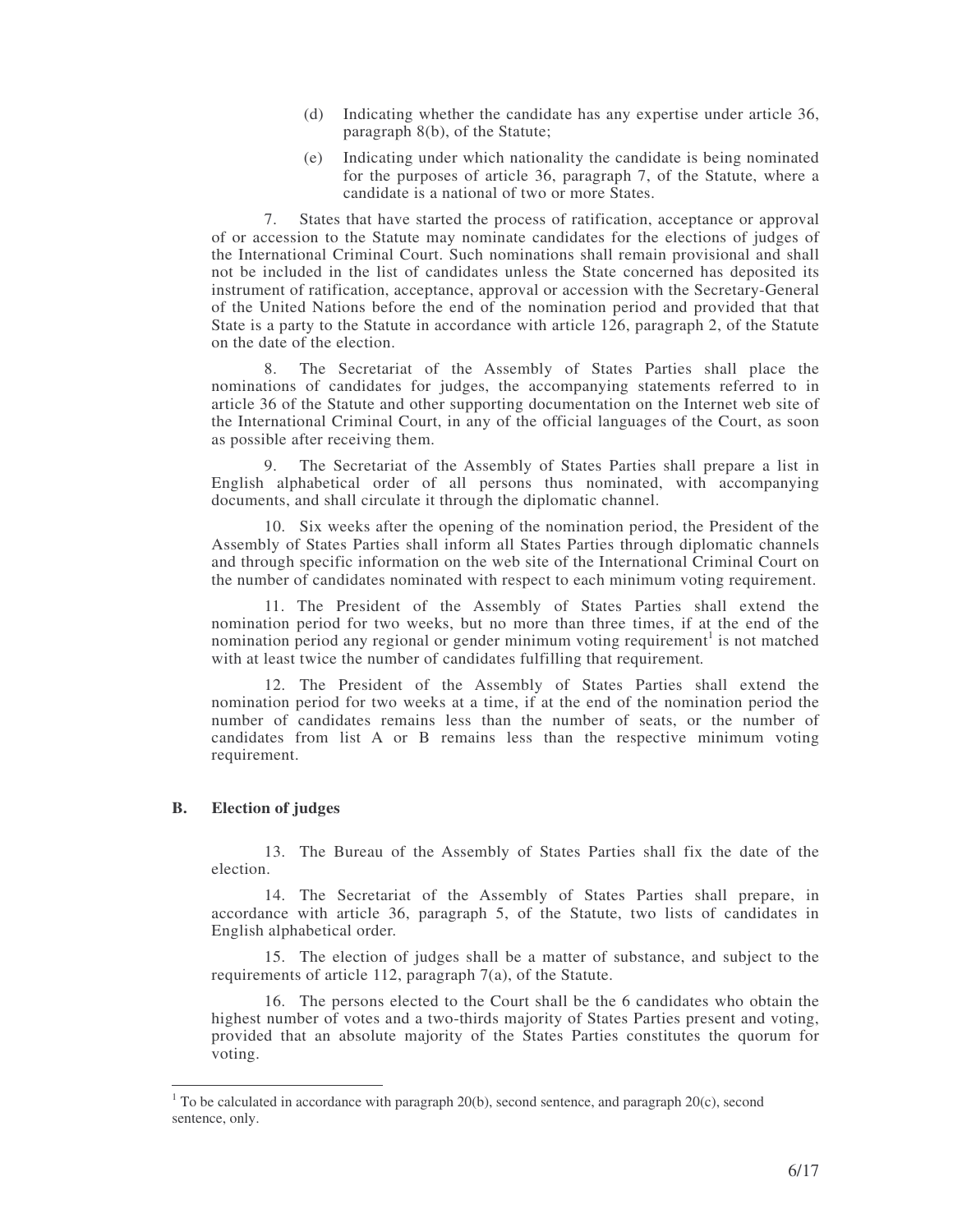17. When two or more candidates of the same nationality obtain the required majority, the candidate who receives the higher number of votes shall be considered elected.

18. No more than 13 candidates from list A and no more than 9 candidates from list B shall be considered elected, taking into account the number of judges remaining in office.

19. States Parties shall, in the election of judges, take into account the need for the representation of the principal legal systems of the world, equitable geographical representation and a fair representation of female and male judges. They shall take into account the need to include judges with legal expertise on specific issues, including, but not limited to, violence against women and children.

20. During any given ballot, each State Party shall vote for no more candidates than seats to be filled, whereby it shall observe the minimum voting requirements regarding lists A and B, regional groups and gender. At the outset of each ballot, each minimum voting requirement shall be determined or discontinued in accordance with paragraphs 21 and 22.

- (a) Each State Party shall vote for a minimum number of candidates from lists A and B. For list A, this number shall be 9 minus the number of judges from list A remaining in office or elected in previous ballots. For list B, this number shall be 5 minus the number of judges from list B remaining in office or elected in previous ballots.
- (b) Each Party shall vote for a minimum number of candidates from each regional group. This number shall be 2 minus the number of judges from that regional group remaining in office or elected in previous ballots.

If the number of States Parties of any given regional group is higher than 16 at that moment, the minimum voting requirement for that group shall be adjusted by adding 1.

If the number of candidates from a regional group is not at least double the respective minimum voting requirement, the minimum voting requirement shall be half the number of candidates from that regional group (rounded up to the nearest whole number where applicable). If there is only one candidate from a regional group, there shall be no minimum voting requirement for that group.

(c) Each State Party shall vote for a minimum number of candidates of each gender. This number shall be 6 minus the number of judges of that gender remaining in office or elected in previous ballots. However, if the number of candidates of one gender is 10 or less, the minimum voting requirement for that gender shall be adjusted in accordance with the following formula: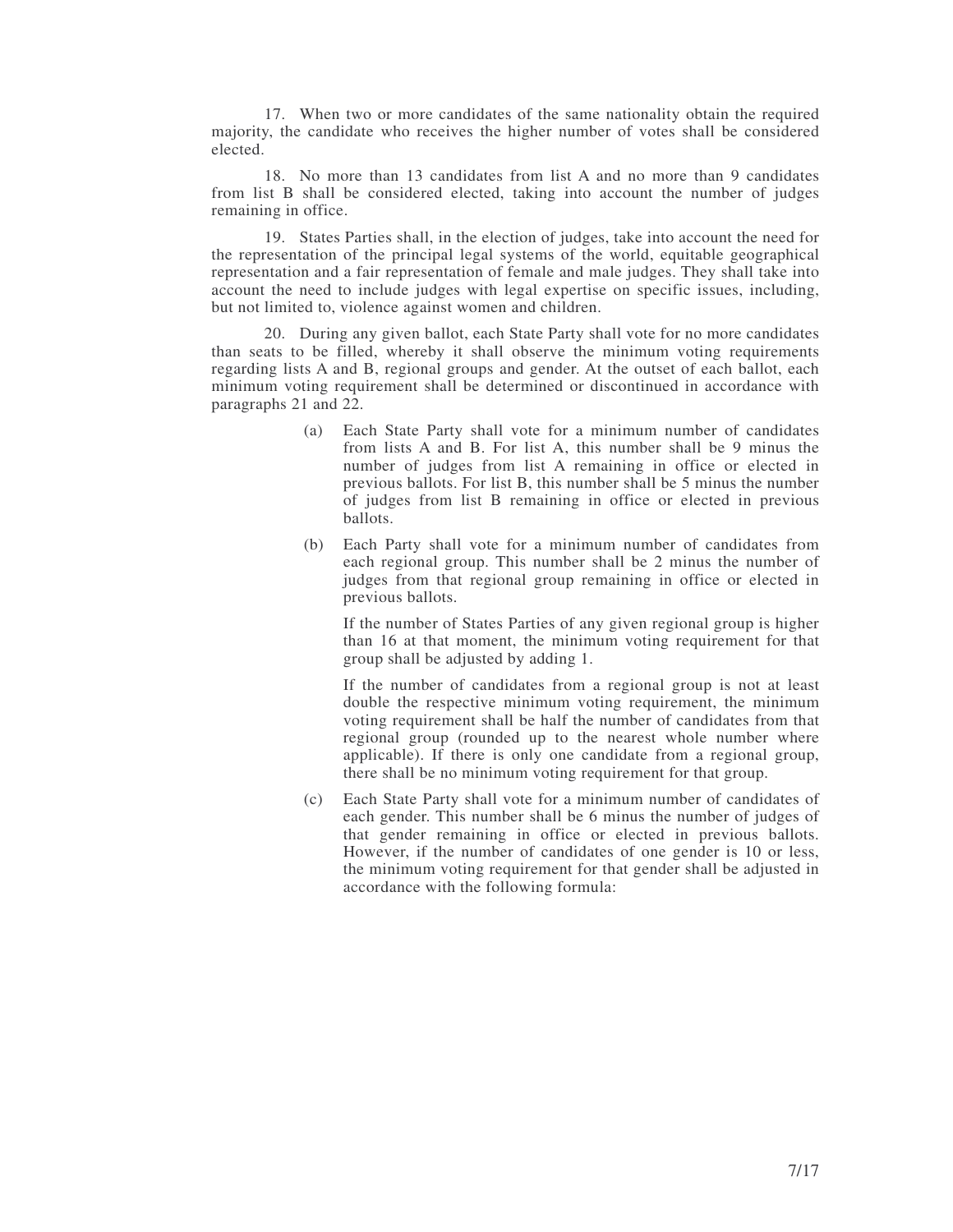| Number of candidates | Minimum voting requirement shall not exceed: |
|----------------------|----------------------------------------------|
| 10                   | 6                                            |
| 9                    | 6                                            |
| 8                    | 5                                            |
|                      | 5                                            |
| 6                    | 4                                            |
|                      | 3                                            |
|                      | 2                                            |
| 3                    |                                              |
| 2                    |                                              |
|                      |                                              |

21. Each minimum voting requirement shall be adjusted until that requirement can no longer be met, whereupon the use of that requirement shall be discontinued. If an adjusted voting requirement can be met individually, but not jointly, the use of all regional and gender voting requirements shall be discontinued. If, following four ballots, there still remain seats to be filled, these minimum voting requirements shall be discontinued. The minimum voting requirements regarding lists A and B shall be applied until they are fulfilled.

22. Only ballot papers observing the minimum voting requirements shall be valid. If a State Party fulfils the minimum requirements using less than the maximum number of votes allowed for that ballot, it may abstain from voting for the remaining candidates.

23. Once regional and gender voting requirements are discontinued and the minimum voting requirements regarding lists A and B are fulfilled, each further ballot shall be restricted to the most successful candidates of the previous ballot. Before each ballot, the candidate (or, in the event of a tie, the candidates) having obtained the lowest number of votes in the previous ballot shall thus be excluded, provided that the number of candidates remains at least twice the number of seats to be filled.

24. The President of the Assembly of States Parties shall be responsible for the election procedure, including the determination, adjustment or discontinuation of the minimum voting requirements.

25. Ballot papers shall be organized in a manner facilitating such an election process. The minimum voting requirements, the adjusted requirements and the discontinuation of any requirements shall be clearly indicated on the ballot papers. Before the day of the election, the President shall distribute to all States Parties copies of the instructions and samples of the ballot papers. On the day of the election, clear instructions and sufficient time shall be given for each ballot. In each ballot, before the voting process is concluded, the President shall repeat the instructions and the minimum requirements to allow each delegation to verify that its vote meets those requirements.

26. The Assembly of States Parties shall review the procedure for the election of judges on the occasion of future elections with a view to making such improvements as may be necessary.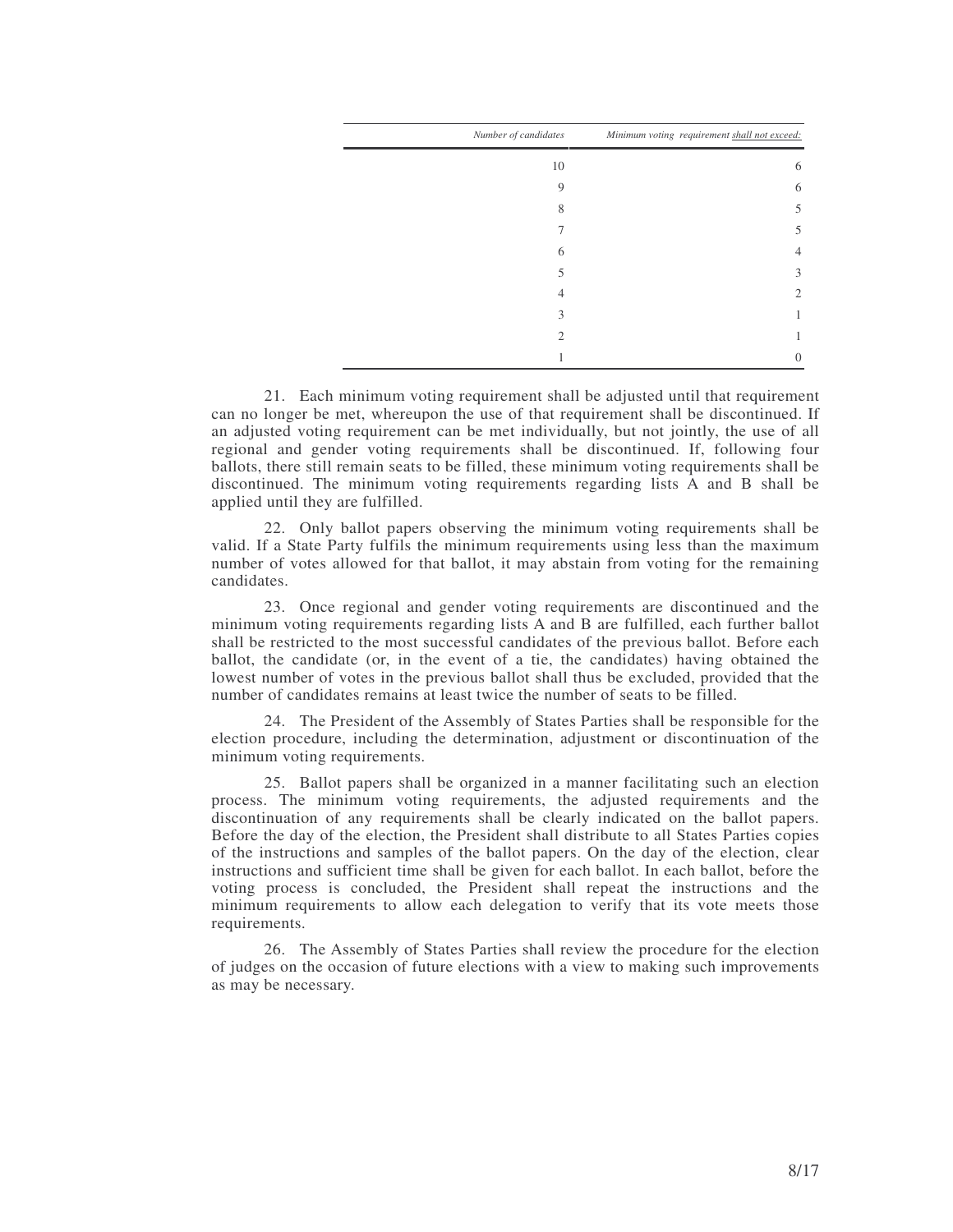## **C. Judicial vacancies**

27. In the event of a judicial vacancy in accordance with article 37 of the Rome Statute, the procedures for the nomination and election of judges shall apply *mutatis mutandis*, subject to the following provisions:

- (a) Within one month of the occurrence of the judicial vacancy, the Bureau of the Assembly of States Parties shall fix the venue and date of the election, which should not be later than 20 weeks after the occurrence of the vacancy.
- (b) The nomination period shall open 12 weeks before the elections and shall last 6 weeks.
- (c) If the judicial vacancy reduces the number of judges from list A to below 9 or the number of judges from list B to below 5, only candidates from the underrepresented list can be nominated.
- (d) If at the time of the election a regional or gender minimum voting requirement is not fulfilled, only candidates that can satisfy any of the underrepresented regional minimum voting requirements as well as the underrepresented gender minimum voting requirement can be nominated.
- (e) A judge elected to fill a vacancy shall serve for the remainder of the predecessor's term and, if that period is three years or less, shall be eligible for re-election for a full term under article 36 of the Statute.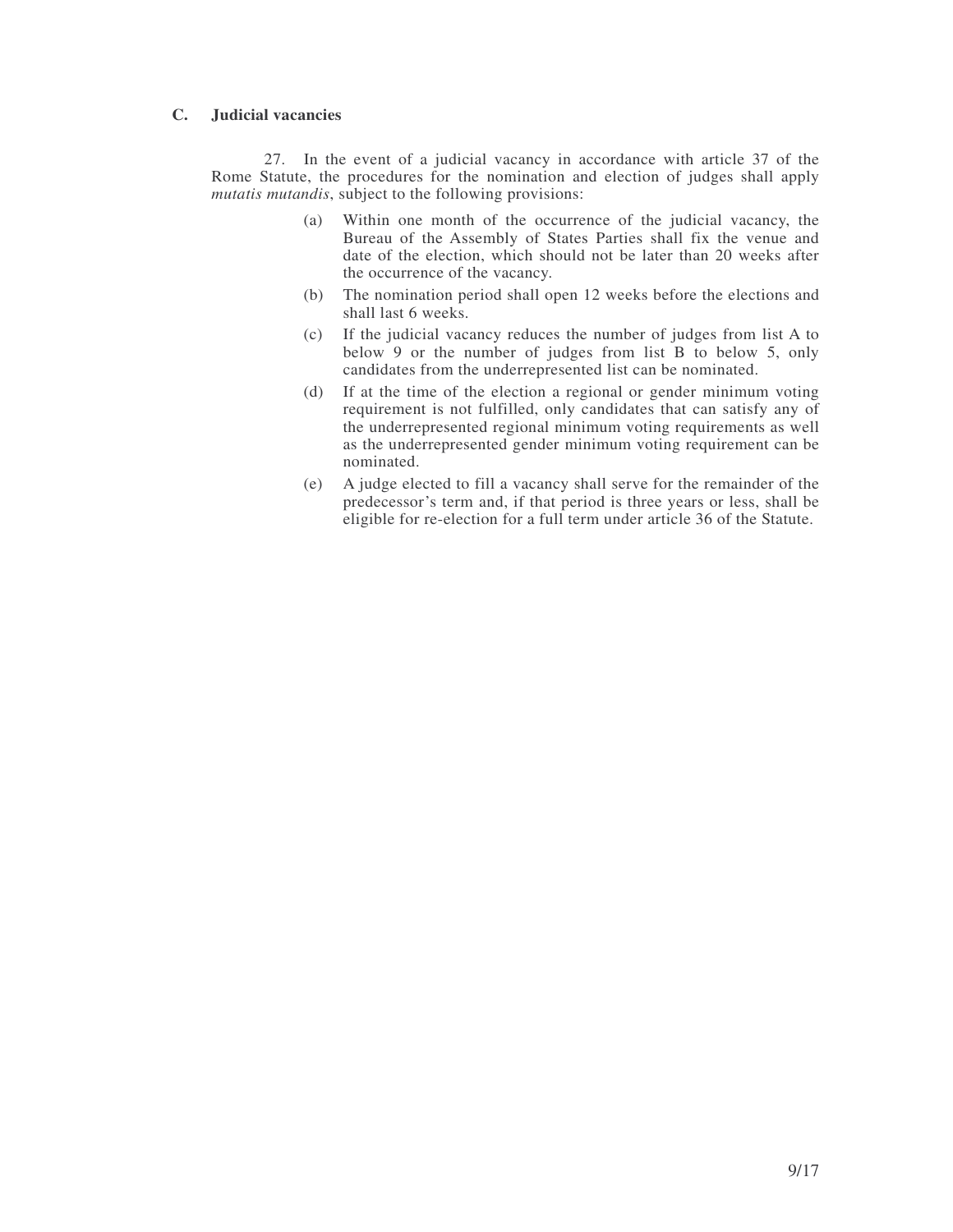# **Appendix I**

# **Illustrative tables of minimum voting requirements**

The following tables are included for illustration purposes only.

Table 1: Minimum voting requirements for list A

| If the number of judges from list A remaining in office<br>or elected in previous ballots is: | then the minimum voting requirement for<br>list A is: |
|-----------------------------------------------------------------------------------------------|-------------------------------------------------------|
| 9 or more                                                                                     | fulfilled                                             |
| 8                                                                                             |                                                       |
|                                                                                               | $\mathfrak{D}$                                        |
| 6                                                                                             | 3                                                     |
| 5                                                                                             | 4                                                     |
| 4                                                                                             | 5                                                     |
| 3                                                                                             | 6                                                     |
| 2                                                                                             |                                                       |
|                                                                                               | 8                                                     |
| 0                                                                                             | 9                                                     |
|                                                                                               |                                                       |

Table 2: Minimum voting requirements for list B

| If the number of judges from list B remaining in office<br>or elected in previous ballots is: | then the minimum voting requirement for<br>$list B$ : |
|-----------------------------------------------------------------------------------------------|-------------------------------------------------------|
| 5 or more                                                                                     | fulfilled                                             |
|                                                                                               |                                                       |
| $\mathcal{R}$                                                                                 | ာ                                                     |
|                                                                                               | 3                                                     |
|                                                                                               | 4                                                     |
| $\Omega$                                                                                      |                                                       |

|  | Table 3: Regional minimum voting requirements |  |  |
|--|-----------------------------------------------|--|--|
|  |                                               |  |  |

| If the number of judges from a given region remaining in<br>office or elected in previous ballots is: | then the minimum voting requirement for that<br>region is: |
|-------------------------------------------------------------------------------------------------------|------------------------------------------------------------|
| 3 or more                                                                                             | fulfilled                                                  |
| $\overline{2}$                                                                                        |                                                            |
|                                                                                                       |                                                            |
| $\Omega$                                                                                              |                                                            |

(Further adjustments might be necessary in accordance with para. 20(b) of the resolution.)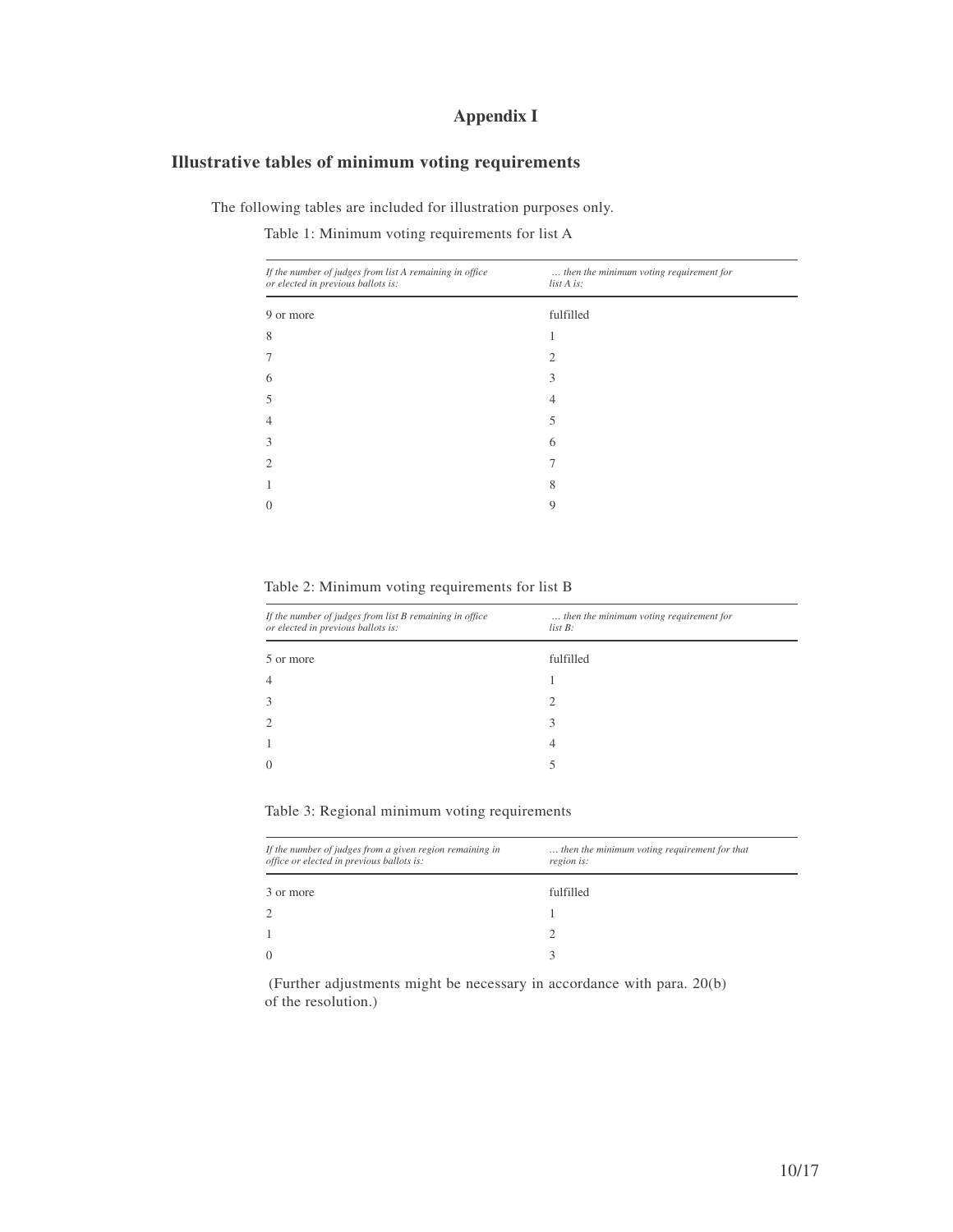# Table 4: Gender minimum voting requirements

| If the number of judges from one gender remaining in<br>office or elected in previous ballots is: | then the minimum voting requirement for that<br>gender is: |
|---------------------------------------------------------------------------------------------------|------------------------------------------------------------|
| 6 or more                                                                                         | fulfilled                                                  |
| 5                                                                                                 |                                                            |
| 4                                                                                                 | ∍                                                          |
| 3                                                                                                 |                                                            |
| $\overline{2}$                                                                                    | 4                                                          |
|                                                                                                   |                                                            |
| $\overline{0}$                                                                                    | 6                                                          |
|                                                                                                   |                                                            |

(Further adjustments may be necessary in accordance with para. 20(c) of the resolution.)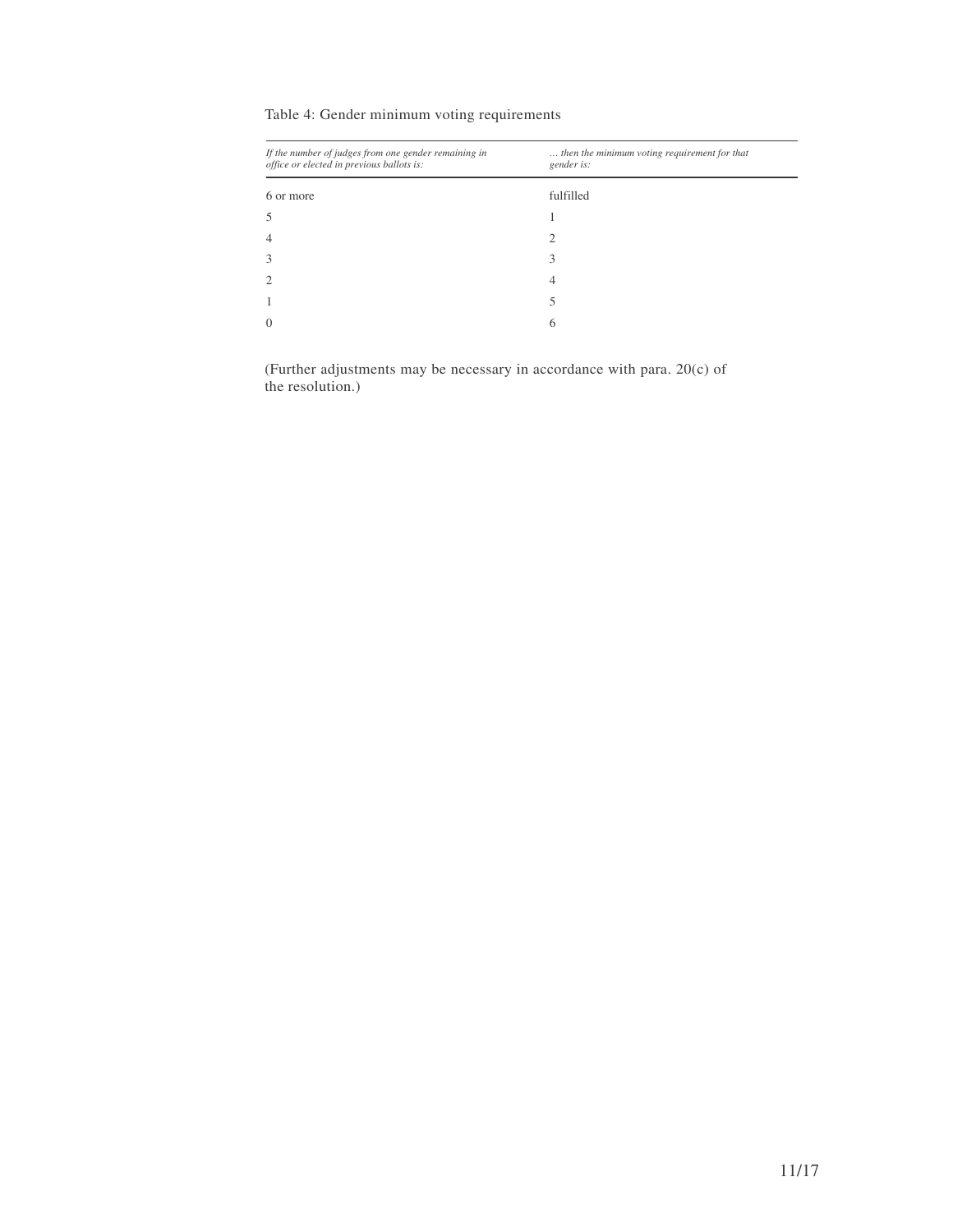# **Appendix II - SAMPLE BALLOT PAPER: ELECTION OF 6 JUDGES OF THE ICC**

|                                                                                                                         | <b>VOTE FOR A MAXIMUM OF 6 CANDIDATES</b>                           |                                  |                                  |                                  |  |  |  |
|-------------------------------------------------------------------------------------------------------------------------|---------------------------------------------------------------------|----------------------------------|----------------------------------|----------------------------------|--|--|--|
| <b>REGIONAL</b>                                                                                                         | <b>LIST A</b>                                                       |                                  | <b>LIST B</b>                    |                                  |  |  |  |
| <b>GROUPS</b>                                                                                                           | VOTE FOR AT LEAST X FROM LIST A                                     |                                  | VOTE FOR AT LEAST X FROM LIST B  |                                  |  |  |  |
|                                                                                                                         | <b>GENDER DISTRIBUTION: VOTE FOR AT LEAST X MALES AND X FEMALES</b> |                                  |                                  |                                  |  |  |  |
|                                                                                                                         | <b>MALE</b>                                                         | <b>FEMALE</b>                    | <b>MALE</b>                      | <b>FEMALE</b>                    |  |  |  |
|                                                                                                                         |                                                                     |                                  |                                  |                                  |  |  |  |
| <b>AFRICA</b><br><b>VOTE FOR AT LEAST</b><br><b>X CANDIDATES</b><br>FROM THIS REGION                                    | Name (Country)<br>Name (Country)                                    | Name (Country)                   | Name (Country)                   | Name (Country)<br>Name (Country) |  |  |  |
| <b>ASIA</b><br><b>VOTE FOR AT LEAST</b><br><b>X CANDIDATES</b><br>FROM THIS REGION                                      | Name (Country)<br>Name (Country)                                    | Name (Country)                   | Name (Country)                   |                                  |  |  |  |
| <b>EASTERN EUROPE</b><br><b>VOTE FOR AT LEAST</b><br><b>X CANDIDATES</b><br><b>FROM THIS REGION</b>                     | Name (Country)                                                      | Name (Country)                   | Name (Country)<br>Name (Country) | Name (Country)                   |  |  |  |
| <b>LATIN AMERICA/</b><br><b>CARIBBEAN</b><br><b>VOTE FOR AT LEAST</b><br><b>X CANDIDATES</b><br><b>FROM THIS REGION</b> | Name (Country)                                                      | Name (Country)<br>Name (Country) | Name (Country)<br>Name (Country) | Name (Country)                   |  |  |  |
| <b>WESTERN EUROPE</b><br><b>AND OTHER</b><br><b>VOTE FOR AT LEAST</b><br><b>X CANDIDATES</b><br>FROM THIS REGION        | Name (Country)<br>Name (Country)                                    | Name (Country)<br>Name (Country) | Name (Country)<br>Name (Country) | Name (Country)                   |  |  |  |

This sample ballot paper is included for illustration purposes only.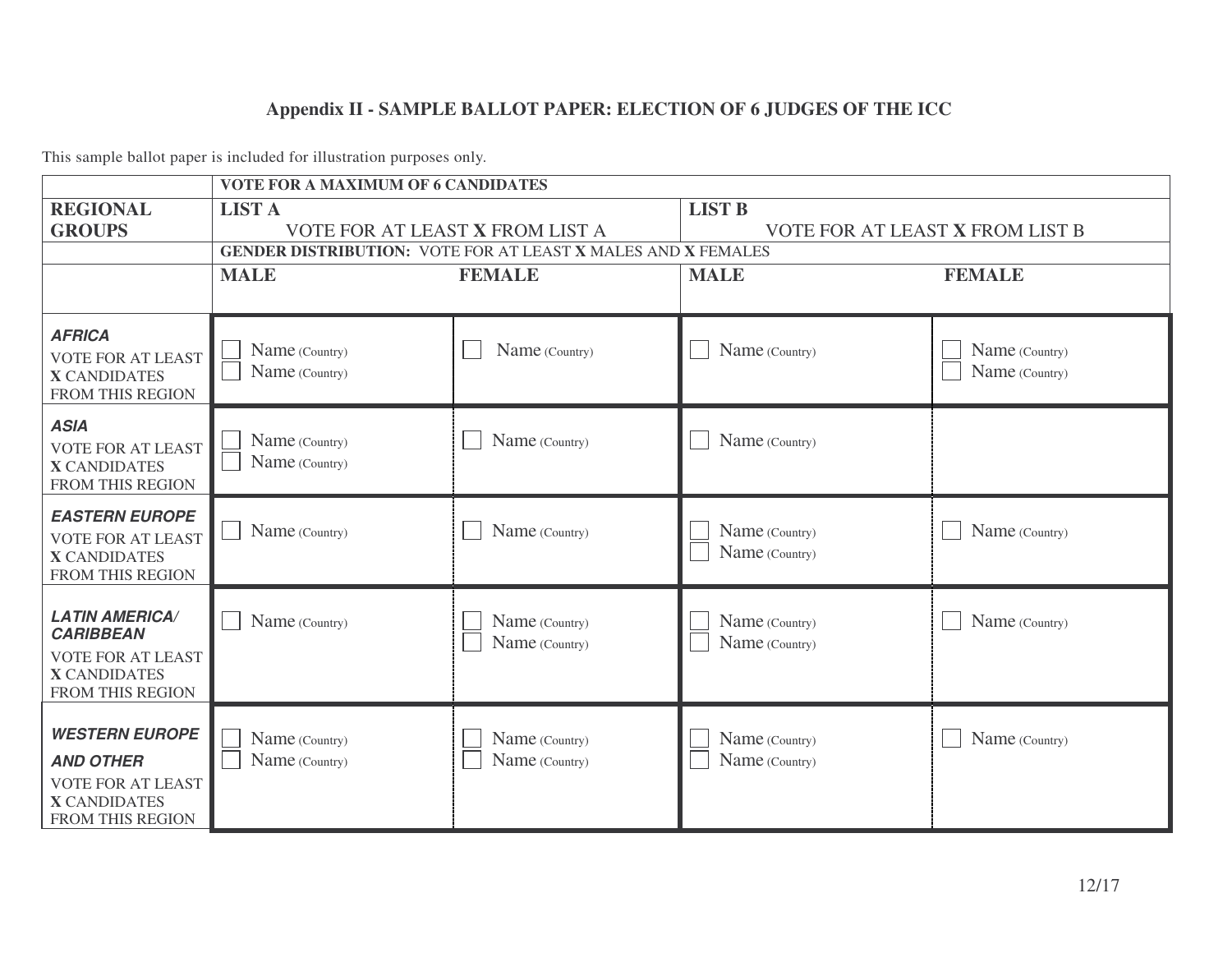# **Annex II**

#### **Tables of minimum voting requirements**

In accordance with paragraph 2 of the resolution on the procedure for the nomination and election of judges (ICC-ASP/3/Res.6), the Secretariat of the Assembly of States Parties has prepared the following tables to reflect the application of all minimum voting requirements for the first ballot of the elections at the resumed fourth session of the Assembly of States Parties. They are based on two assumptions:

- (a) that the number of States Parties belonging to the respective regional groups does not change so as to require a readjustment of the minimum voting requirements, in accordance with paragraph 20 (b) of resolution ICC-ASP/3/Res.6. The current 98 States Parties are from the following regional groups: 27 from the Group of African States; 12 from the Group of Asian States; 15 from the Group of Eastern European States; 19 from the Group of Latin American and Caribbean States; and 25 from the Group of Western European and other States.
- (b) that the judges elected at the first resumption of the first session of the Assembly remaining in office on 11 March 2006 are the ones indicated in table 1.

In the tables, "N/A" indicates when an adjustment is not applicable. In other cases, parentheses are used to explain how a number has been determined; in a few instances, an adjustment has no practical effect.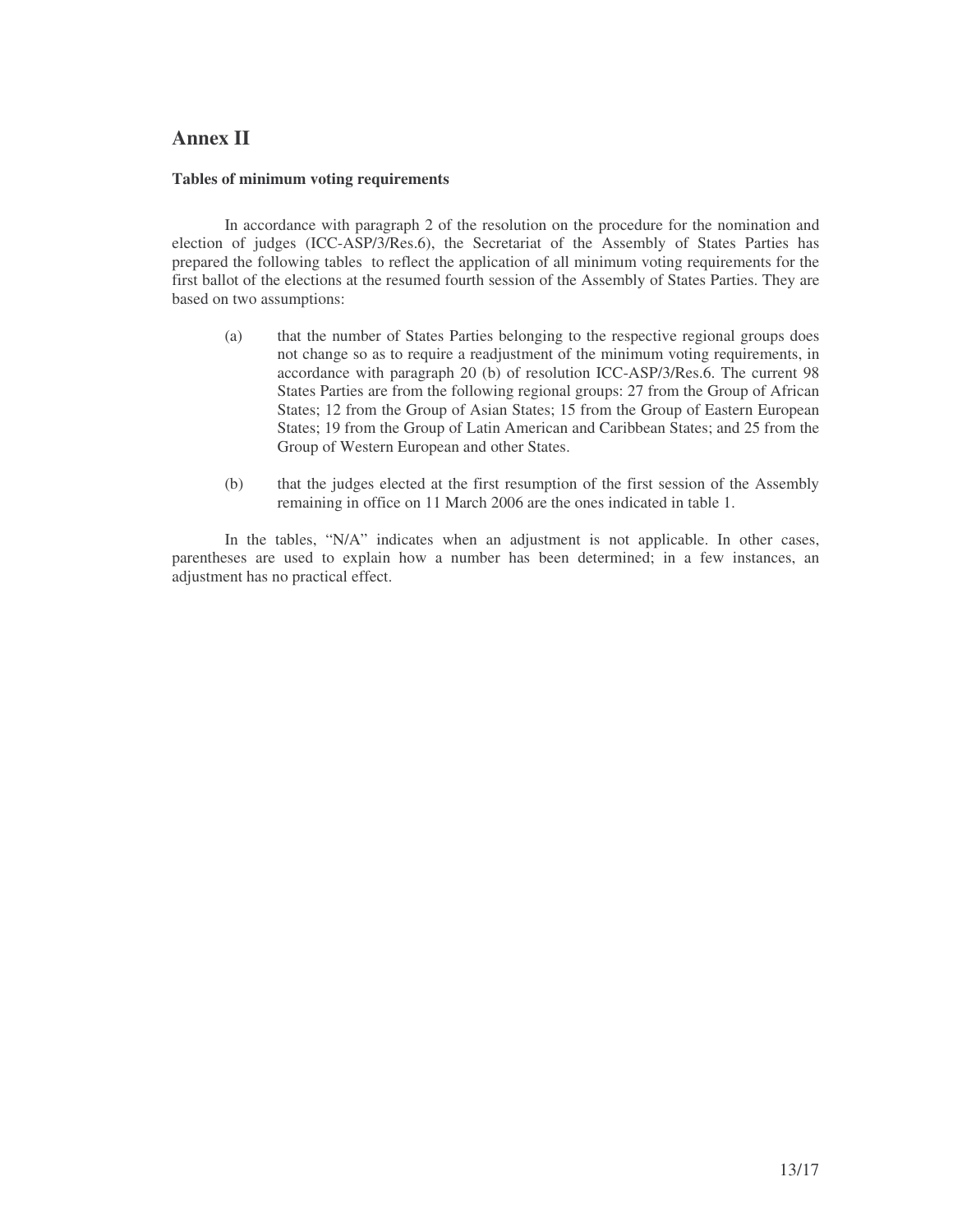# **1. Composition of the judges**

Table 1: Composition of the judges

| <b>JUDGES REMAINING IN OFFICE ON</b>                                                  |              |                |                           |                  | <b>JUDGES WHOSE TERM OF OFFICE</b>                        |
|---------------------------------------------------------------------------------------|--------------|----------------|---------------------------|------------------|-----------------------------------------------------------|
| <b>11 MARCH 2006</b>                                                                  |              |                |                           |                  | <b>ENDS ON 10 MARCH 2006</b>                              |
| <b>Region</b>                                                                         | List         |                |                           | <b>Gender</b>    | <b>Region</b><br>List<br>Gender                           |
| <b>Western European and</b><br>other States                                           |              |                |                           |                  | <b>Western European and</b><br>other States               |
| Maureen Harding Clark<br>(Ireland)                                                    | $\mathbf{A}$ |                | $\mathbf F$               |                  | Hans-Peter Kaul<br>$\mathbf{B}$<br>M<br>(Germany)         |
| Adrian Fulford (United<br>Kingdom of Great<br><b>Britain and Northern</b><br>Ireland) | $\mathbf{A}$ |                |                           | $\mathbf M$      | Erkki Kourula (Finland)<br>$\mathbf{B}$<br>$\mathbf{M}$   |
| Claude Jorda (France)                                                                 | $\mathbf{A}$ |                |                           | M                |                                                           |
| Philippe Kirsch (Canada)                                                              |              | B              |                           | $\mathbf M$      |                                                           |
| Mauro Politi (Italy)                                                                  |              | B              |                           | M                |                                                           |
| <b>African States</b>                                                                 |              |                |                           |                  | <b>African States</b>                                     |
| Fatoumata Dembélé<br>Diarra (Mali)                                                    | A            |                | $\mathbf{F}$              |                  | Akua Kuenyehia (Ghana)<br>$\mathbf F$<br>B                |
| Navanethem Pillay<br>(South Africa)                                                   |              | $\mathbf{B}$   | $\overline{F}$            |                  |                                                           |
| <b>Latin American and</b><br><b>Caribbean States</b>                                  |              |                |                           |                  | <b>Latin American and</b><br><b>Caribbean States</b>      |
| René Blattmann<br>(Bolivia)                                                           |              | B              |                           | M                |                                                           |
| Karl Hudson-Phillips<br>(Trinidad and Tobago)                                         | $\mathbf{A}$ |                |                           | M                |                                                           |
| Elizabeth Odio Benito<br>(Costa Rica)                                                 | $\mathbf{A}$ |                | $\mathbf F$               |                  |                                                           |
| Sylvia Helena de<br>Figueiredo Steiner<br>(Brazil)                                    | A            |                | $\boldsymbol{\mathrm{F}}$ |                  |                                                           |
| <b>Asian States</b>                                                                   |              |                |                           |                  | <b>Asian States</b>                                       |
| Georghios M. Pikis<br>(Cyprus)                                                        | A            |                |                           | M                | Tuiloma Neroni Slade<br>$\overline{A}$<br>M<br>(Samoa)    |
|                                                                                       |              |                |                           |                  | Sang-hyun Song<br>$\mathbf M$<br>A<br>(Republic of Korea) |
| <b>Eastern European</b><br><b>States</b>                                              |              |                |                           |                  | Eastern European<br><b>States</b>                         |
|                                                                                       |              |                |                           |                  | $\mathbf F$<br>$\, {\bf B}$<br>Anita Ušacka (Latvia)      |
| Total:                                                                                | 8            | $\overline{4}$ | 5                         | $\boldsymbol{7}$ |                                                           |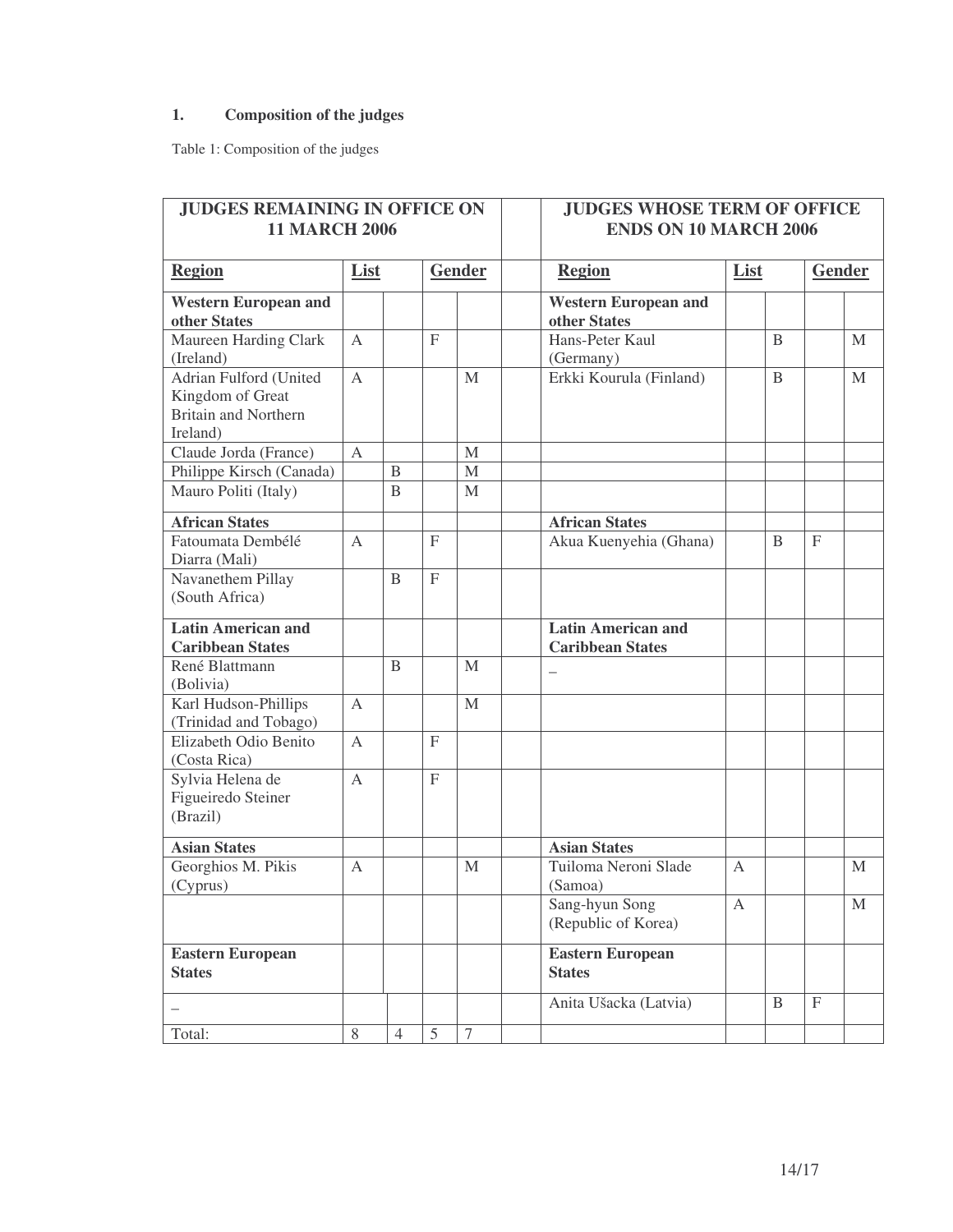# **2. Minimum voting requirements for list A**

| If the number of judges from list A remaining in office<br>or elected in previous ballots is: | then the minimum voting requirement for<br>list A is: |  |  |
|-----------------------------------------------------------------------------------------------|-------------------------------------------------------|--|--|
| 9 or more                                                                                     | fulfilled                                             |  |  |
| 8                                                                                             |                                                       |  |  |
|                                                                                               | 2                                                     |  |  |
| 6                                                                                             | 3                                                     |  |  |
|                                                                                               | 4                                                     |  |  |
|                                                                                               | 5                                                     |  |  |
| 3                                                                                             | 6                                                     |  |  |
|                                                                                               |                                                       |  |  |
|                                                                                               | 8                                                     |  |  |
|                                                                                               | 9                                                     |  |  |

Table 2: Minimum voting requirements for list A

## **3. Minimum voting requirements for list B**

Table 3: Minimum voting requirements for list B

| If the number of judges from list B remaining in office or<br>elected in previous ballots is: | then the minimum voting requirement for list<br>B: |
|-----------------------------------------------------------------------------------------------|----------------------------------------------------|
| 5 or more                                                                                     | fulfilled                                          |
| $\overline{4}$                                                                                |                                                    |
| 3                                                                                             | 2                                                  |
| $\overline{2}$                                                                                | 3                                                  |
|                                                                                               | 4                                                  |
| $\Omega$                                                                                      |                                                    |
|                                                                                               |                                                    |

## **4. Regional minimum voting requirements**

Table 4: Regional minimum voting requirements

| If the number of judges from African<br>States remaining in office or elected<br>in previous ballots is: | then the standard<br>minimum voting<br>requirement for that<br>region is: | $\ldots$ plus the<br>adjustment of adding<br>1. in accordance with<br>para. $20(b)$ , third<br>sentence, of the<br>resolution | $\ldots$ then the total minimum<br>voting requirement for that<br>region is: |
|----------------------------------------------------------------------------------------------------------|---------------------------------------------------------------------------|-------------------------------------------------------------------------------------------------------------------------------|------------------------------------------------------------------------------|
| 3 or more                                                                                                | fulfilled                                                                 | N/A                                                                                                                           | fulfilled                                                                    |
| $\overline{c}$                                                                                           | $0(2-2=0)$                                                                | $+1$                                                                                                                          |                                                                              |
|                                                                                                          |                                                                           | $+1$                                                                                                                          |                                                                              |
| $\theta$                                                                                                 |                                                                           | $+ $                                                                                                                          |                                                                              |

(Further adjustments might be necessary in accordance with para. 20 (b) of the resolution.)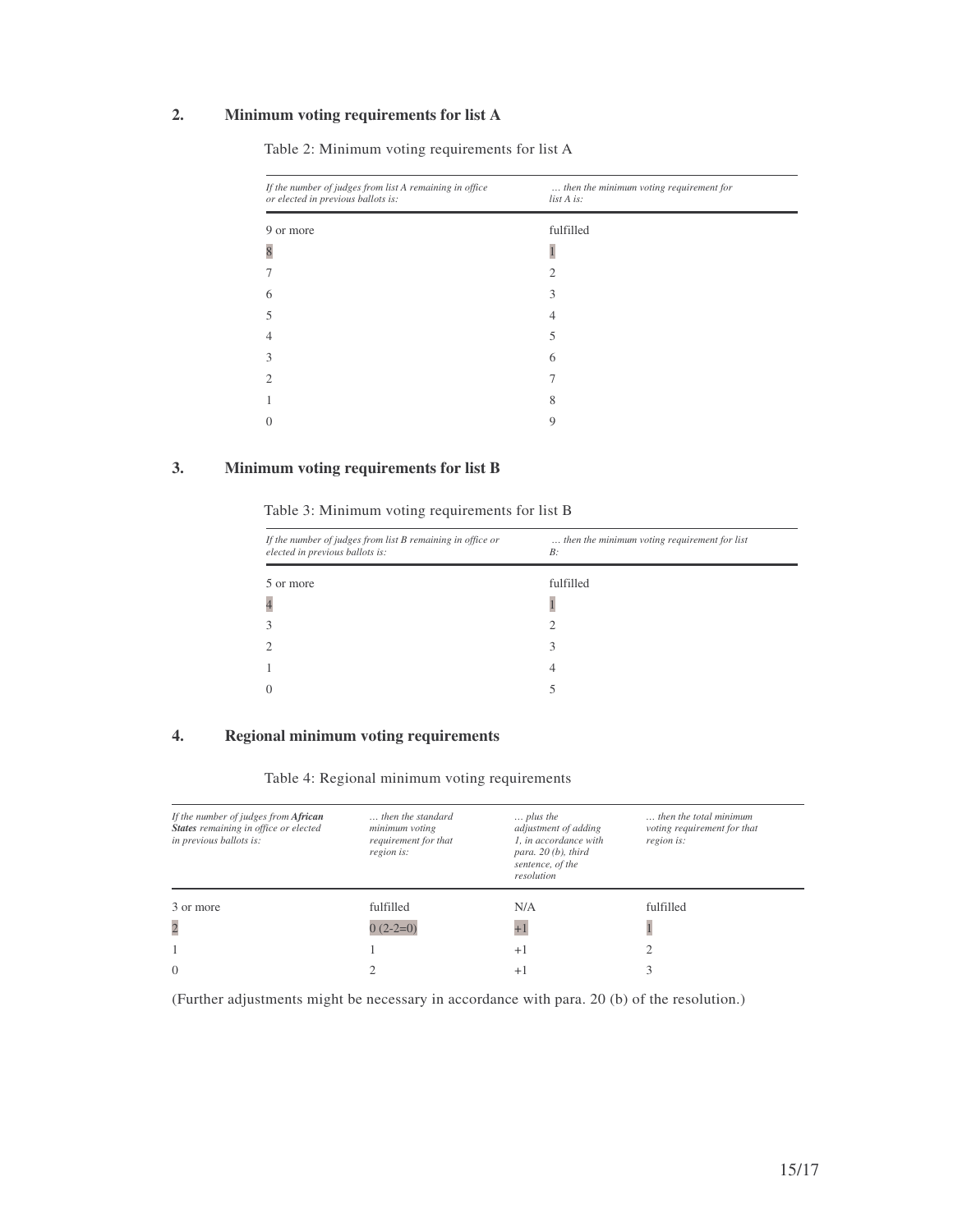#### Table 5: Regional minimum voting requirements

| If the number of judges from Asian<br>States remaining in office or elected<br>in previous ballots is: | then the standard minimum<br>voting requirement for that region<br>is: | plus the adjustment of<br>adding 1,<br>in accordance with<br>para. $20(b)$ , third<br>sentence, of the<br>resolution | then the total<br>minimum voting<br>requirement for that<br>region is: |
|--------------------------------------------------------------------------------------------------------|------------------------------------------------------------------------|----------------------------------------------------------------------------------------------------------------------|------------------------------------------------------------------------|
| 3 or more                                                                                              | fulfilled                                                              | N/A                                                                                                                  | fulfilled                                                              |
| $\overline{2}$                                                                                         | fulfilled                                                              | N/A                                                                                                                  | fulfilled                                                              |
| $\mathbf{1}$                                                                                           | $1(2-1=1)$                                                             | N/A                                                                                                                  |                                                                        |
| $\Omega$                                                                                               | ◠                                                                      | N/A                                                                                                                  |                                                                        |

(Further adjustments might be necessary in accordance with para. 20 (b) of the resolution.)

#### Table 6: Regional minimum voting requirements

| If the number of judges from Eastern<br>European States remaining in office or<br>elected in previous ballots is: | then the standard<br>minimum voting<br>requirement for that region<br>is: | plus the adjustment of<br>adding 1,<br>in accordance with para.<br>$20(b)$ , third sentence, of<br>the resolution | then the total<br>minimum voting<br>requirement for that<br>region is: |
|-------------------------------------------------------------------------------------------------------------------|---------------------------------------------------------------------------|-------------------------------------------------------------------------------------------------------------------|------------------------------------------------------------------------|
| 3 or more                                                                                                         | fulfilled                                                                 | N/A                                                                                                               | fulfilled                                                              |
| $\overline{2}$                                                                                                    | fulfilled                                                                 | N/A                                                                                                               | fulfilled                                                              |
|                                                                                                                   |                                                                           | N/A                                                                                                               |                                                                        |
| $\overline{0}$                                                                                                    | $2(2-0=2)$                                                                | N/A                                                                                                               | $\overline{c}$                                                         |

(Further adjustments might be necessary in accordance with para. 20 (b) of the resolution.)

#### Table 7: Regional minimum voting requirements

| If the number of judges from <b>Latin</b><br><b>American and Caribbean States</b><br>remaining in office or elected in<br>previous ballots is: | then the standard<br>minimum voting<br>requirement for that region<br>is: | plus the adjustment of<br>adding 1, in accordance<br>with para. $20(b)$ , third<br>sentence, of the resolution | then the total minimum.<br>voting requirement for that<br>region is: |
|------------------------------------------------------------------------------------------------------------------------------------------------|---------------------------------------------------------------------------|----------------------------------------------------------------------------------------------------------------|----------------------------------------------------------------------|
| 3 or more                                                                                                                                      | fulfilled $(2-4=-2)$                                                      | $(-2+1=-1)$                                                                                                    | fulfilled                                                            |
| $\overline{c}$                                                                                                                                 |                                                                           | $+1$                                                                                                           |                                                                      |
|                                                                                                                                                |                                                                           | $+1$                                                                                                           |                                                                      |
| $\theta$                                                                                                                                       |                                                                           | $+1$                                                                                                           |                                                                      |

(Further adjustments might be necessary in accordance with para. 20 (b) of the resolution.)